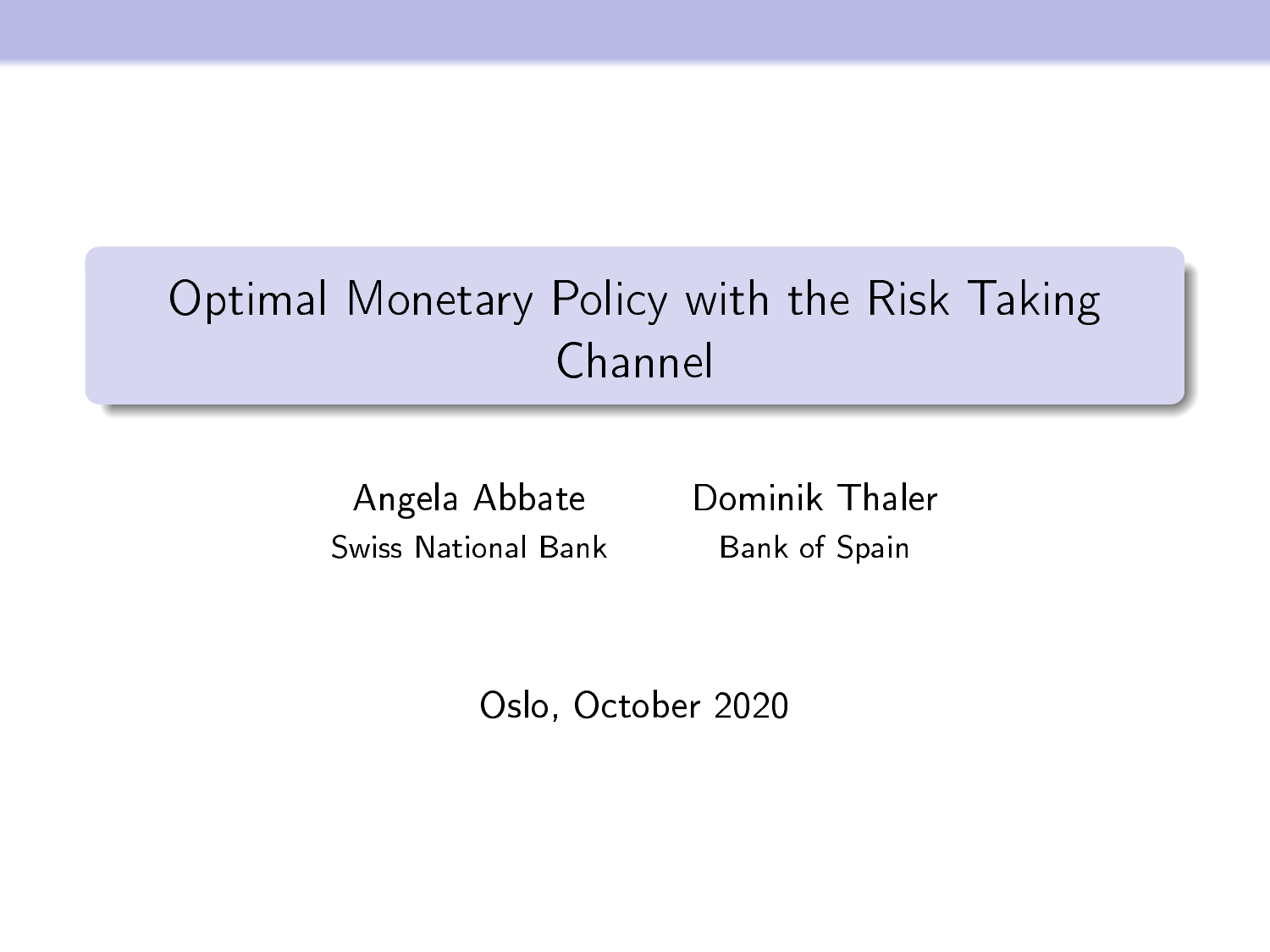## This paper in one slide

- $\triangleright$  Motivation: Empirical evidence of risk taking  $(RT)$  channel of monetary policy
- $\triangleright$  Question: What does this channel imply for optimal monetary policy?
- ▶ Approach: Introduce the RT channel into the standard New Keynesian Model and analyze its effect on optimal monetary policy
- ▶ Analytical Finding: The RT channel introduces a motive for real rate stabilization, which has to be traded off against the conventional inflation stabilization motive
- $\triangleright$  **Numerical Finding**: Welfare costs of overlooking risk taking channel can be quantitatively significant
- ▶ Punchline: In face of the RT channel interest rate policy should be less activist!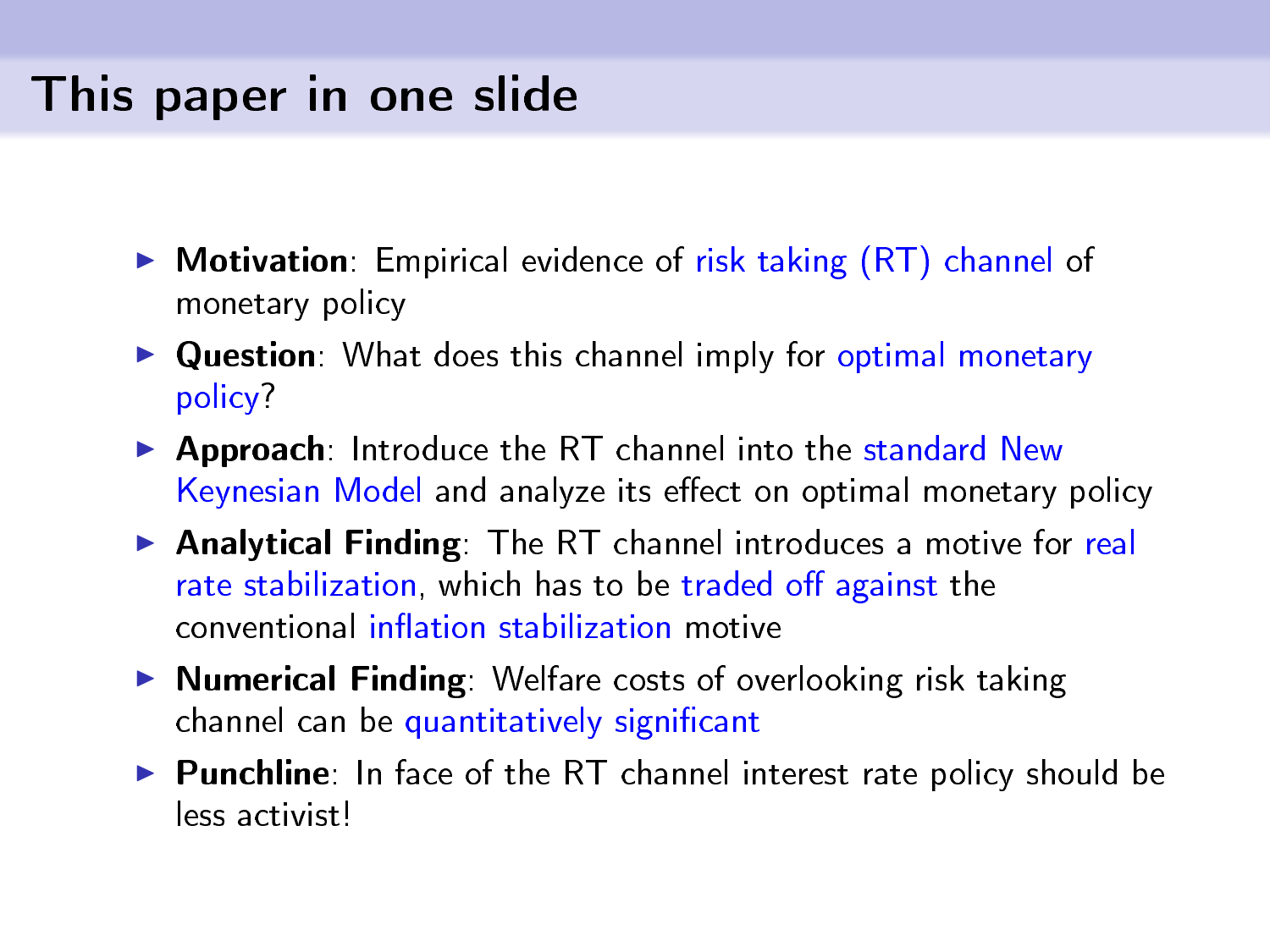## Motivation

#### Stylized facts

- 1. A fall in the interest rate causes a rise in loan risk E.g. Jimenez et al. (ECMTA, 2014), Ioannidou et al. (Rev Finance, 2014), Buch et al. (JEDC, 2014), Heider et al (RFS, 2019), ...
- $2.$  The loan rate does not rise sufficiently to offset the expected loan losses. Hence, the expected return on loans goes down Ioannidou et al. (Rev Finance, 2014), Buch et al. (JEDC, 2014)
- $\blacktriangleright$  How should monetary policy act in the presence of the risk-taking channel?
- $\triangleright$  Note: Regulation is important too, but not the focus of this paper.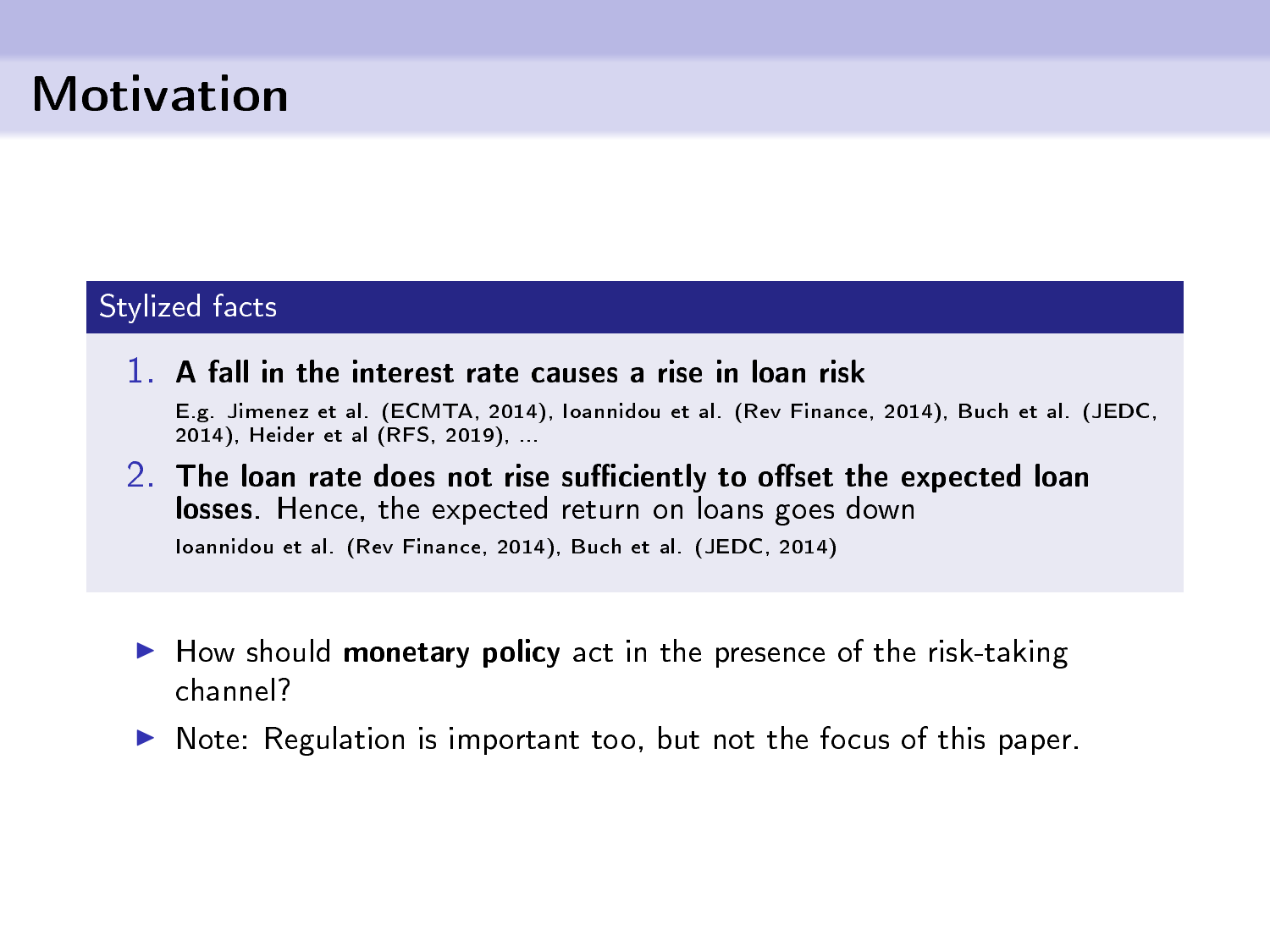## Model Overview

Integrate a financial sector (bank) into the textbook 3 equations NKM

- $\blacktriangleright$  Input goods producers need to per-finance wages through banks
- Input good production technology is risky: Convex relationship between probability of success  $q_t$  and expected return  $f(q_t)$
- $\triangleright$  Banks choose their capital structure and the idiosyncratic riskiness of their assets (input good projects)

#### $\triangleright$  3 key assumptions about banks generate the RT channel

- 1. Bank's equity providers protected by limited liability
- 2. Bank's risk choice not observable / contractable ⇒ Agency problem between bank managers/equity providers and depositors
- 3. Bank equity more expensive than deposits  $\Rightarrow$  Trade-off between deposits and equity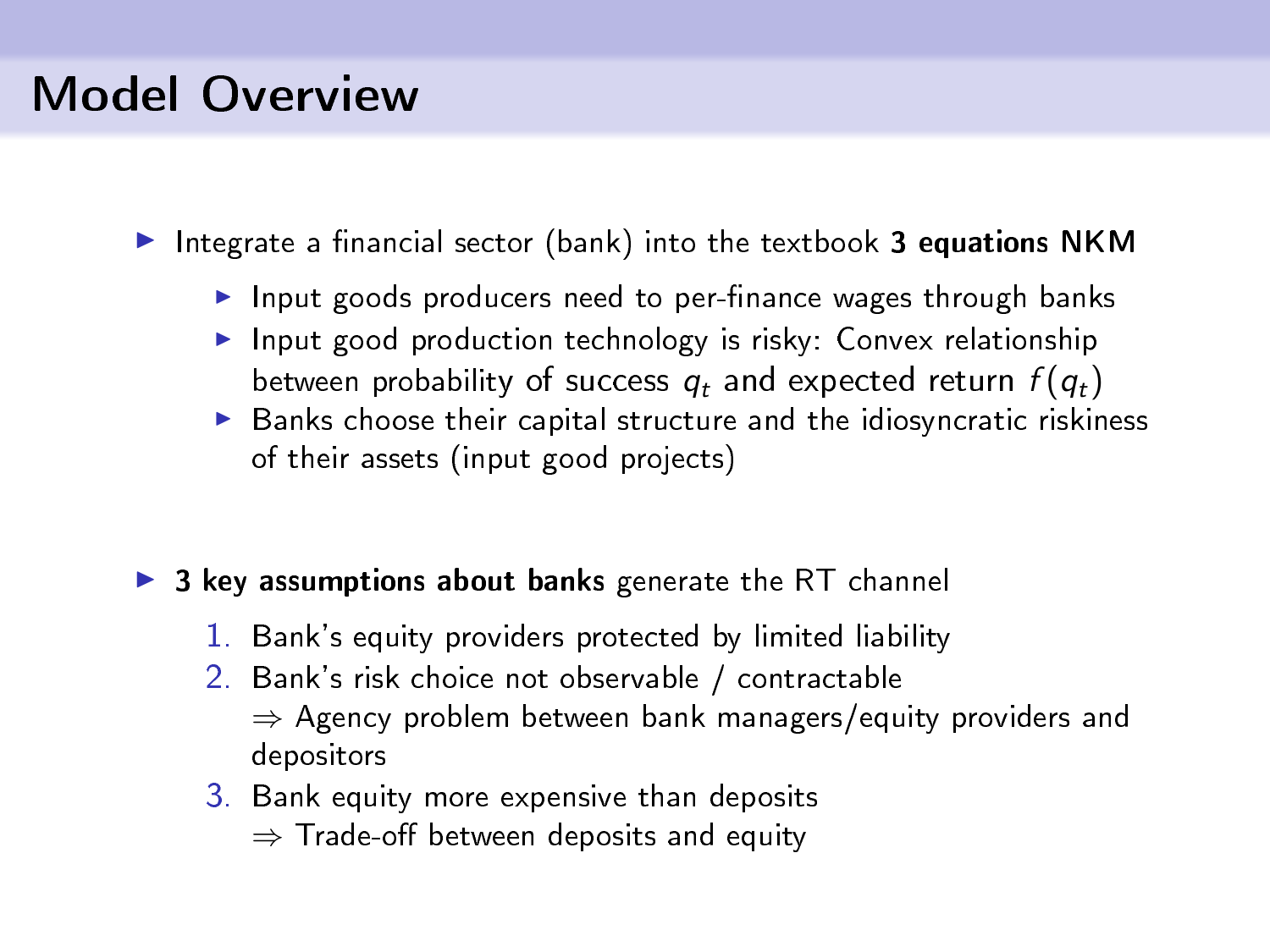#### The bank's equilibrium risk choice

- $1.$   $q^{\mathit{optimal}} > q$  Excessive risk taking
- 2.  $\frac{\partial q}{\partial R^{real}} > 0$  Risk taking channel (Stylized fact 1) Intuition:  $R^{real} \uparrow \Rightarrow$  cost advantage of deposits becomes smaller in relative terms  $\Rightarrow$  equity rate $\uparrow \Rightarrow$  more skin in the game  $\Rightarrow q \uparrow \Rightarrow$  risk $\downarrow$
- 3.  $\frac{\partial f(q)}{\partial R^{real}} > 0$  Expected return of investment  $f(q)$  is a **increasing** function of R<sup>real</sup> (Stylized fact 2)
- 4.  $\frac{\partial^2 f(q)}{\partial (R^{real})^2} < 0$  Expected return of investment  $f(q)$  is a **concave** function of R real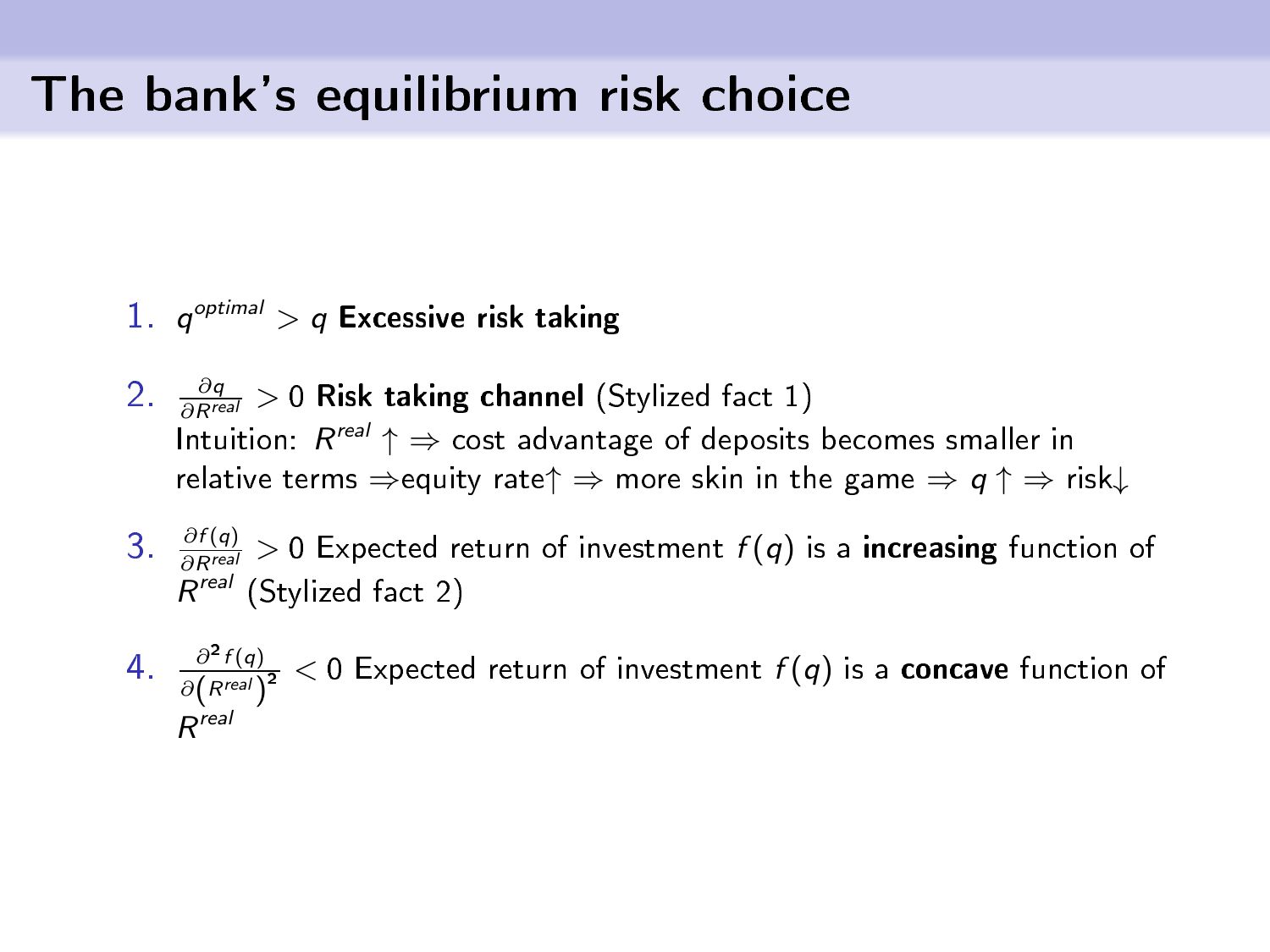### Model summary

 $\triangleright$  The model collapses to the standard 3 equations NKM, but with an endogenous TFP component  $f\left(\boldsymbol{q}\left(R_t^{real}\right)\right)$ 

$$
Y_t = \frac{\overbrace{A_t}^{\text{evog.}} \overbrace{f(q \ (R_t^{\text{real}}))}^{\text{endog.}}}{\Delta_t} N_t
$$

 $\triangleright$  We can linearize the model as in the textbook case and derive a quadratic approximation of welfare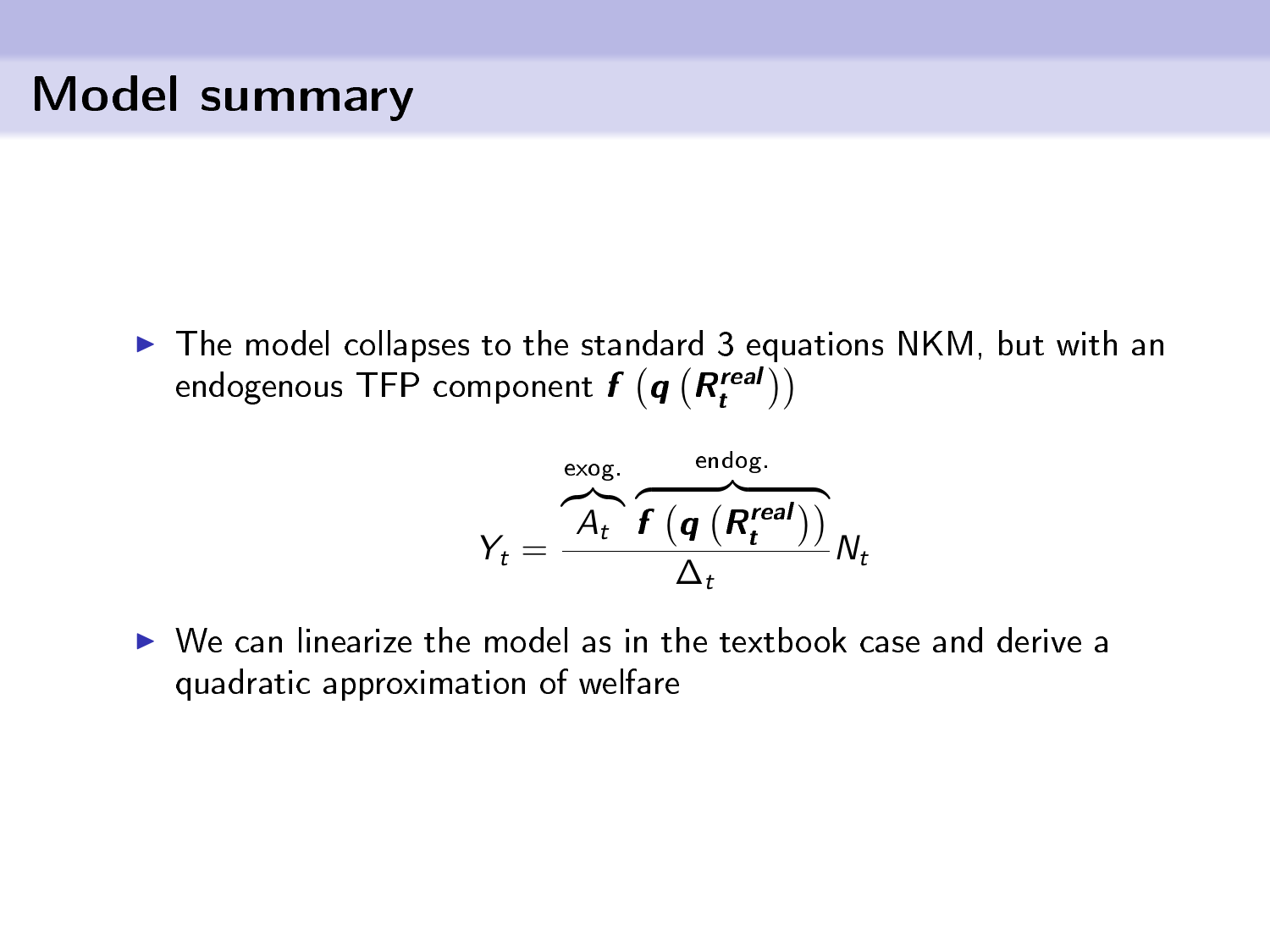#### Quadratic approximation of welfare

$$
\mathbb{W} \approx -\frac{1}{2} \mathbb{E}_{t} \sum_{t=0}^{\infty} \beta^{t} \underbrace{\frac{\omega}{(1-\beta\omega)(1-\omega)} \theta \pi_{t}^{2} + (\sigma + \varphi) x_{t}^{2}}_{\text{standard in NKM}} + \underbrace{\mathcal{R}_{2} \left(\hat{R}_{t}^{\text{real}}\right)^{2}}_{\text{new due to RT channel}}
$$
\n
$$
\text{where } \mathcal{R}_{2} = -\frac{\partial^{2} f(q)}{(\partial R^{\text{real}})^{2}} \frac{1}{f(q)} > 0
$$

- $\triangleright$  Result 1: Real rate volatility has a negative effect on welfare
- Intuition: Jensen's inequality  $-$  MP can't affect the level of the real rate, but it can affect its volatility



Expected return on bank assets as a function of the real interest rate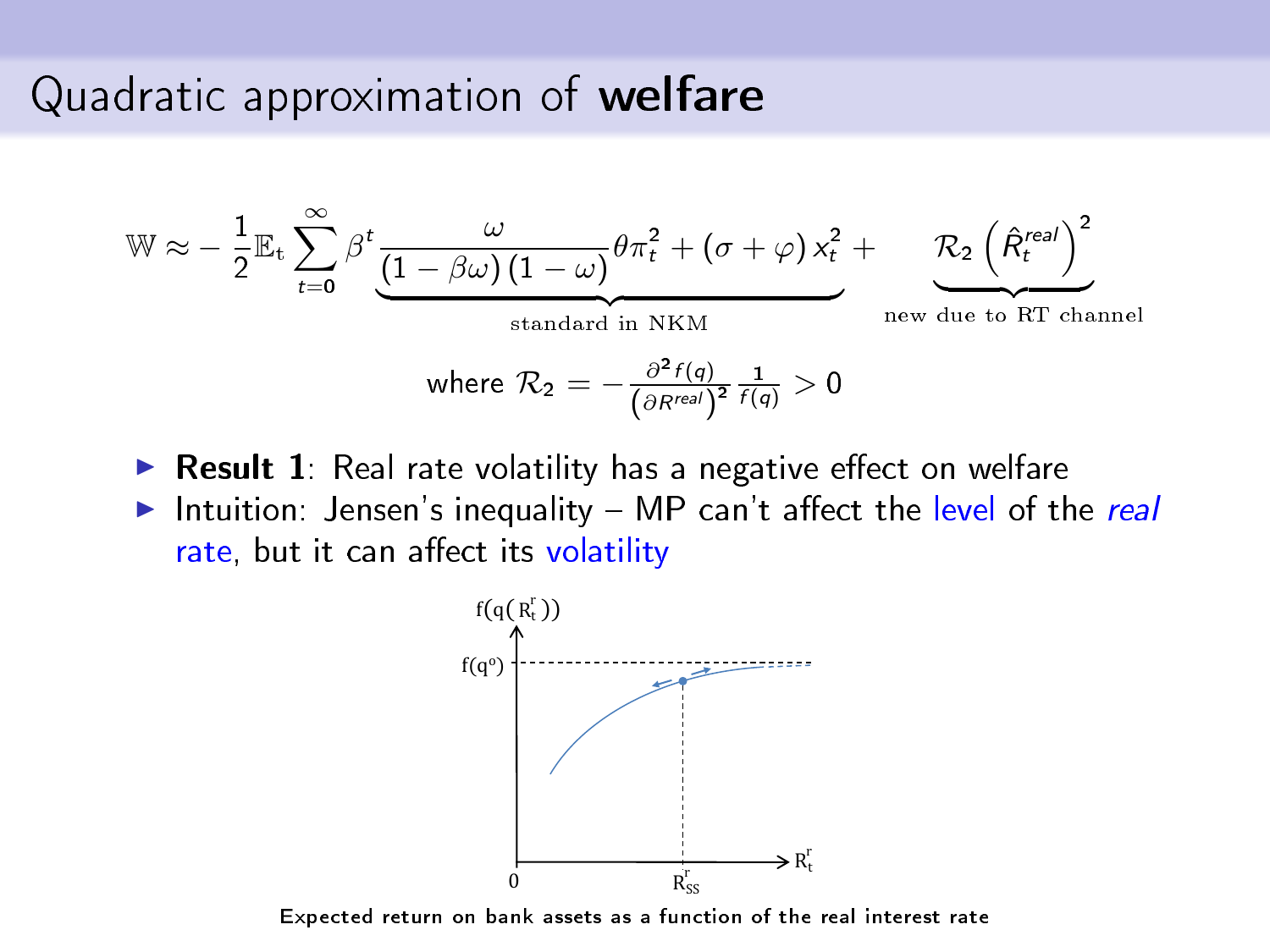## Analytical characterization of optimal policy

<sup>I</sup> Monetary policy problem:

- $\blacktriangleright$  maximize (quadratic) welfare
- ▶ subject to (linear) IS curve & Phillips curve & Fisher equation
- $\blacktriangleright$  under either discretion, OSR or full commitment
- $\triangleright$  Result 2: The RT channel increases (decreases) the optimal inflation (real rate) volatility
- $\triangleright$  Result 3: The RT channel lowers optimal Taylor rule coefficient on inflation
- $\triangleright$  Result 4: With commitment, the RT channel introduces a motive for interest rate inertia (absent in the standard NKM)